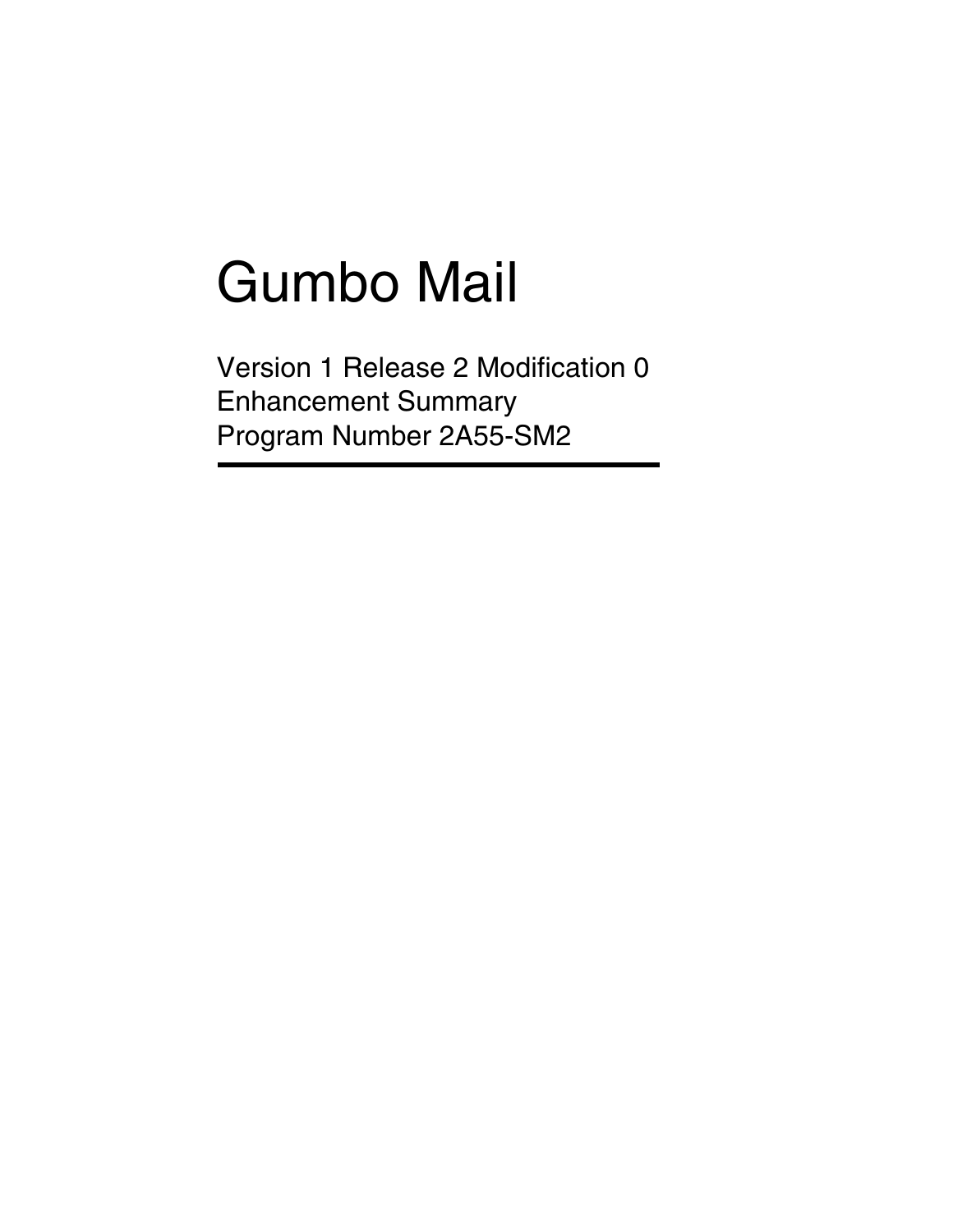**First Edition (March 2004)**



809 W Howe St Seattle, WA 98119

Phone: (206) 284-5078 Fax: (206) 284-5029<br>E-mail: support@gumb E-mail: support@gumbo.com<br>Web: www.gumbo.com www.gumbo.com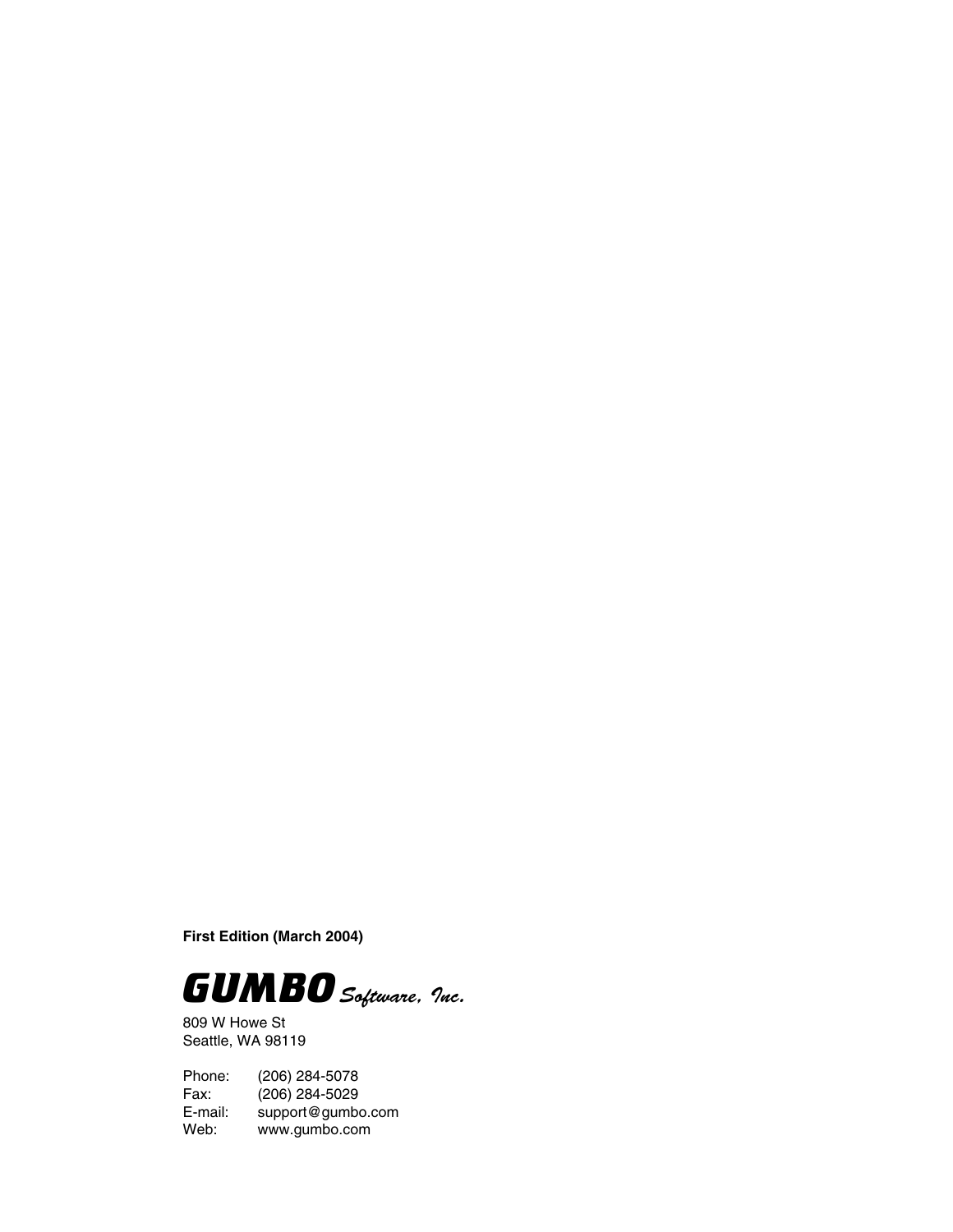# **Installation Instructions**

### **Restoring the new release**

Read the Enhancement Summary to determine if any changes affect your installation. To install Ver 1 Rel 2 Mod 0, sign on as the security officer.

1. Verify that your machine is at OS/400 V5R1M0 or later by running:

DSPDTAARA DTAARA(QGPL/QSS1MRI)

- 2. Mount the distribution media in the appropriate device.
- 3. Submit the Restore Licensed Program (RSTLICPGM) command to batch:

RSTLICPGM LICPGM(2A55SM2) DEV(device-name) LNG(2924)

4. Enter your permanent authorization code.

# **Enhancements for Gumbo Mail Version 1 Release 2 Modification 0**

# **What's In This Section**

This section provides information on Gumbo Mail enhancements for the current release, notes any customer code implications, and describes where to find more information when applicable.

### **Display Mail Log (DSPMAILLOG) Command Added**

A new command, Display Mail Log (DSPMAILLOG) has been added. The command displays or prints formatted data from OS/400 mail journal QZMF which provides information on the processing and delivery (or non delivery) of mail.

Mail journaling is optional and by default is turned off. To turn on mail journaling run the following command:

CHGSMTPA JOURNAL(\*YES)

# **Added \*TEXTHTML Special Value**

An new special value, \*TEXTHTML, was added to the Objects OBJ() parameter of the GSENDMAIL command. Using it you can specify an html document as the body of the mail message.

#### **Added \*ATTACHPS Special Value**

An new special value, \*ATTACHPS, was added to the Objects OBJ() parameter of the GSENDMAIL command. Use it when attaching a postscript file to the message.

#### **Option 10 Corrected**

Option 10, installation verification, on the GUMBOMAIL menu was calling the wrong program and has been corrected.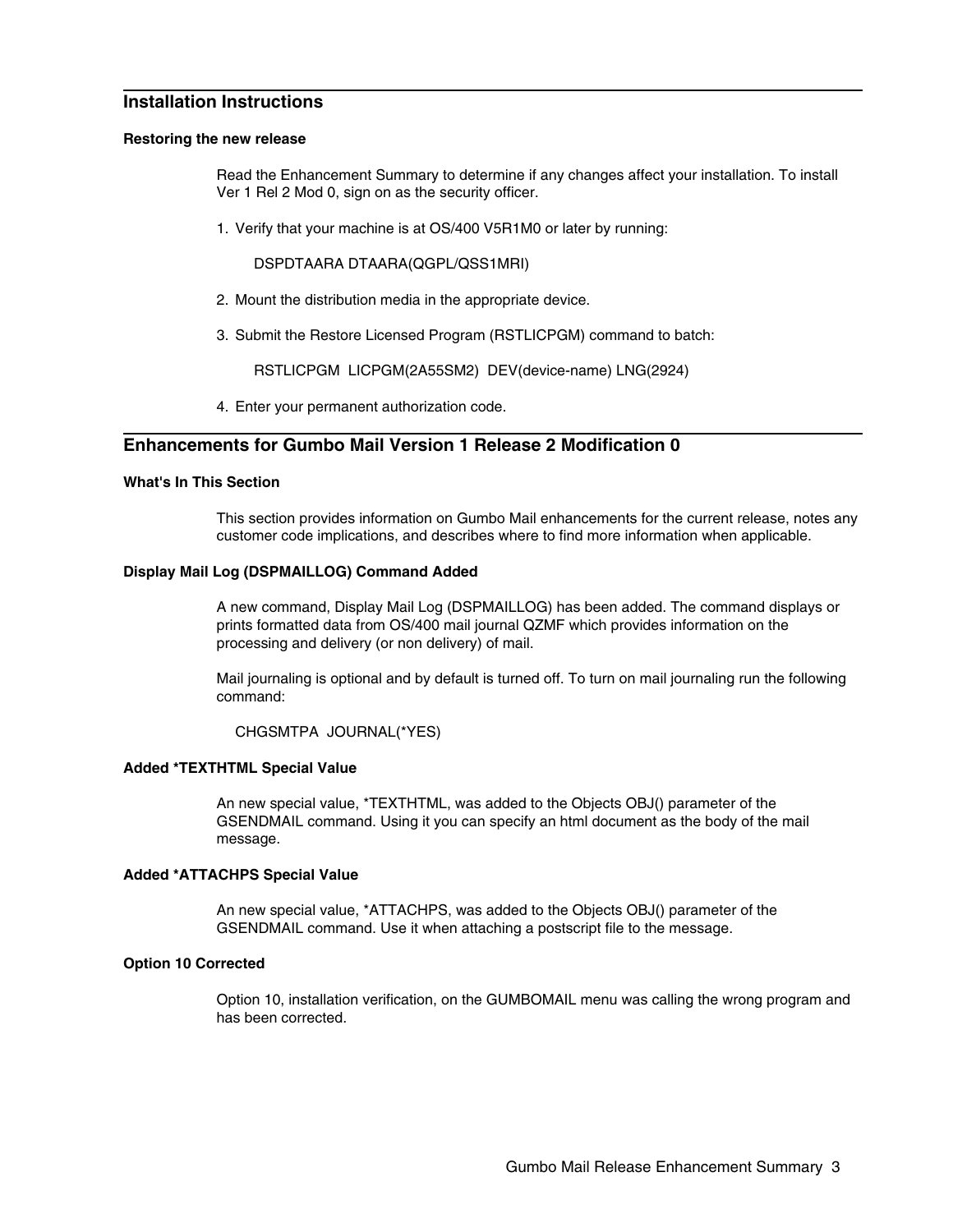# **Send Mail Component Corrections And Updates**

- o Email address parser was mishandling domains and routes that contain seldom used but legal characters such as the underscore (\_).
- o Text files added as a message are now added using "quoted-printable" encoding resolving a problem with text data that contained decimal points in awkward positions confusing some mail clients.
- o \*OBS special value was added to the Confirmation of delivery (CFMDEL) parameter. With it, confirmation of delivery is requested as with \*YES but the obsolete non-standard "Return-Receipt-To" header field is also included in the message. Some mail user/transport agents understand the obsolete field but don't understand the standard "Disposition-Notification-To" supplied by \*YES.
- o Date: is now generated with a single space between the year and the time as recommended by RFC-2822. Previously the OS/400 convention of 2 spaces was used.
- o Added "Content-Disposition: attachment" to mime parts containing streams. This helps domino figure out that there is an attachment.
- o Added part content processing when adding streams. Initial support is for "application/postscript".
- o Confirm delivery (Disposition) parameter was using wrong CCSID conversion descriptor causing broken addresses on some systems i.e. FR FRA FAB 297.
- o Some versions of Exchange/Outlook fumble the MIME part boundary token used. Change token to be identical to OS/400's slightly less safe value.
- o Was ignoring and dropping route information found in e-mail address lines and complaining. Now processes routes correctly.
- o Was using temporary names that were not guaranteed unique between calls opening up the possibility of 3457 file exists error. Now the seconds and microseconds since 1970 are appended to the temporary name.
- o Internal recipient list was not properly extending resulting in CPF3C17 &/or MCH3601 when many recipients specified.
- o Added manual section describing the from (originator) address processing and how to add e-mail addresses to the system distribution directory.
- o The format=fixed parameter was erroneously placed in the Content-Transfer-Encoding field when adding text files to the body of a message. Now in the Content-Type field.
- o Corrected malformed part boundary specification which was confusing some mail processors (i.e. Lotus Domino), causing the MIME content to appear as text in a plain text message.
- o Added content type specification to allow text/html as well as the original text/plain.

# **Mail Set Up Corrections And Updates**

- o The Ping SMTP Mail Server (PINGMAIL) command now uses the job default ccsid to convert from ebcdic to ascii and back. Previously, ccsid 37 was always used giving poor e-mail address translation for some machines.
- o PORT() parameter was added to the Ping SMTP Mail Server (PINGMAIL) command. This
- 4 (C) Copyright Gumbo Software, Inc. 2004.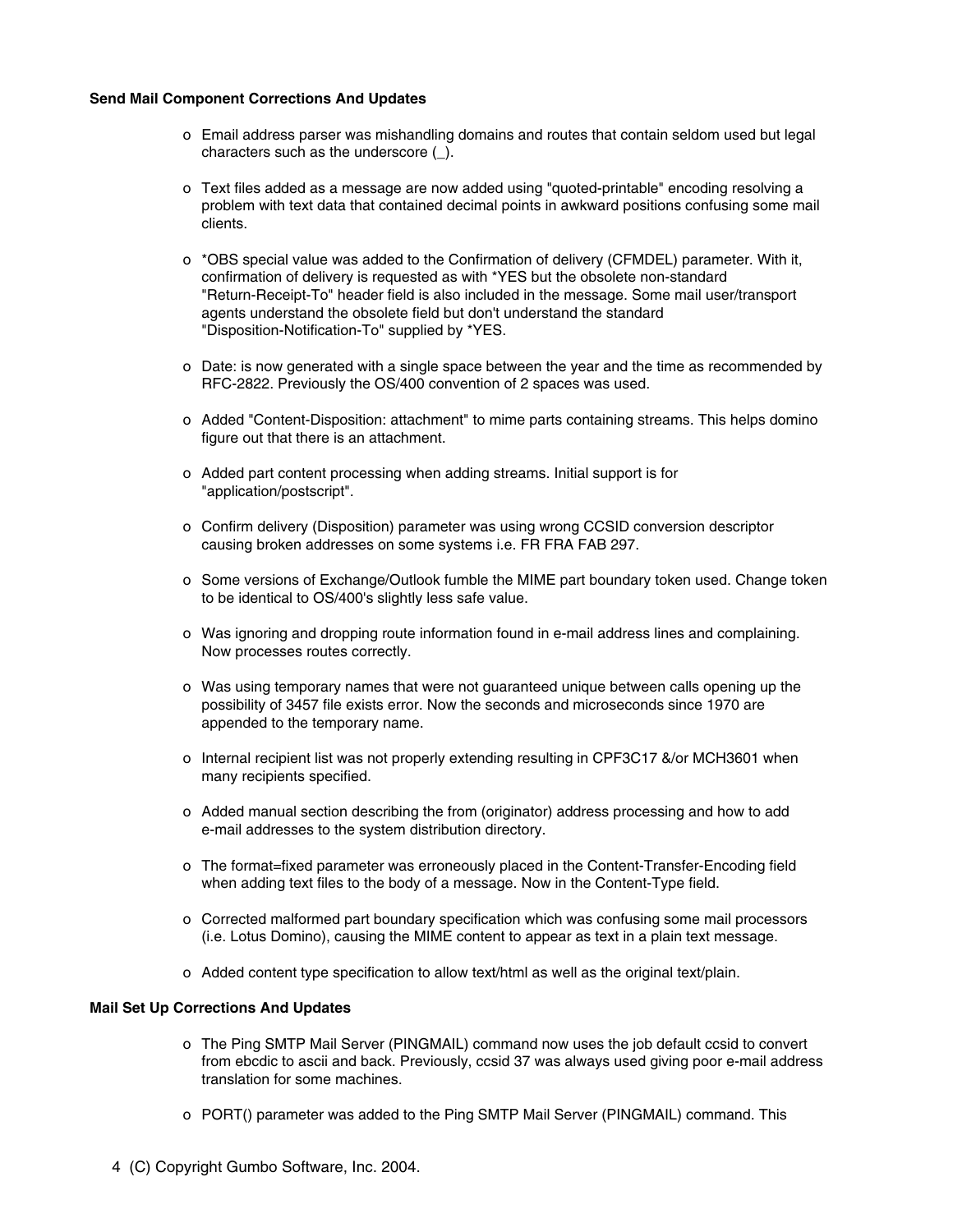allows the command to be used in networks where a non-standard port number has been assign to SMTP.

- o Library for files QATMSMTP and QATOCTCPIP is now hardwired to QUSRSYS. Previously the \*LIBL was searched returning erroneous files when the running job uses a secondary language.
- o The Display Mail Log (DSPMAILLOG) command now does a better job of cleaning up after failures such as "printer file full", removing work members from the data base files.
- o Internal modules now remove CPF0864 message after processing configuration files.
- o The VFYROUTER now times out. Previously it could hang under certain "host not responding" circumstances.

#### **Program Distribution Corrections And Updates**

- o Product installation preserves any product job descriptions when a new release is installed over an old release in order to preserve any customer changes. This caused the CHKPRDOPT command and the Verify that Gumbo Mail is installed correctly menu option to show a failure. The product exit program has been changed to allow job descriptions from an old release to be honored as "present".
- o Product packaging has been changed to include the following directory structure with the product:

/Gumbo/ProdData/2A55SM2 /Gumbo/ProdData/2A55SM2/doc /Gumbo/ProdData/2A55SM2/tmp

The /doc directory contains product documentation including a copy of the manual in the PDF format. The /tmp directory is used to store temporary files created by the product during processing and is normally empty. These directories can be renamed during the install process using RSTLICPGM's CODHOMEDIR() parameter.

o Installation procedure is now more robust, saving the previous release contents and restoring them if the install fails. The product usually remains usable after a failure such as objects locked by a user.

Previously, a failed install could leave the product with a mix of old and new objects or missing objects rendering it unuseable.

## **System Distribution Directory Processor Corrections And Updates**

- o Directory entry e-mail address retrieval was ignoring the SMTP route, even if it contained an e-mail address.
- o Directory entry e-mail address retrieval was not generating e-mail address based on an \*ANY entry.

#### **Space Management Component Corrections And Updates**

o String Space Implemented

New support for "string spaces", including fix or variable length, self management, automatic ordering, and natural or sorted retrieval order was implemented.

o Added lock/unlock functions for spaces.